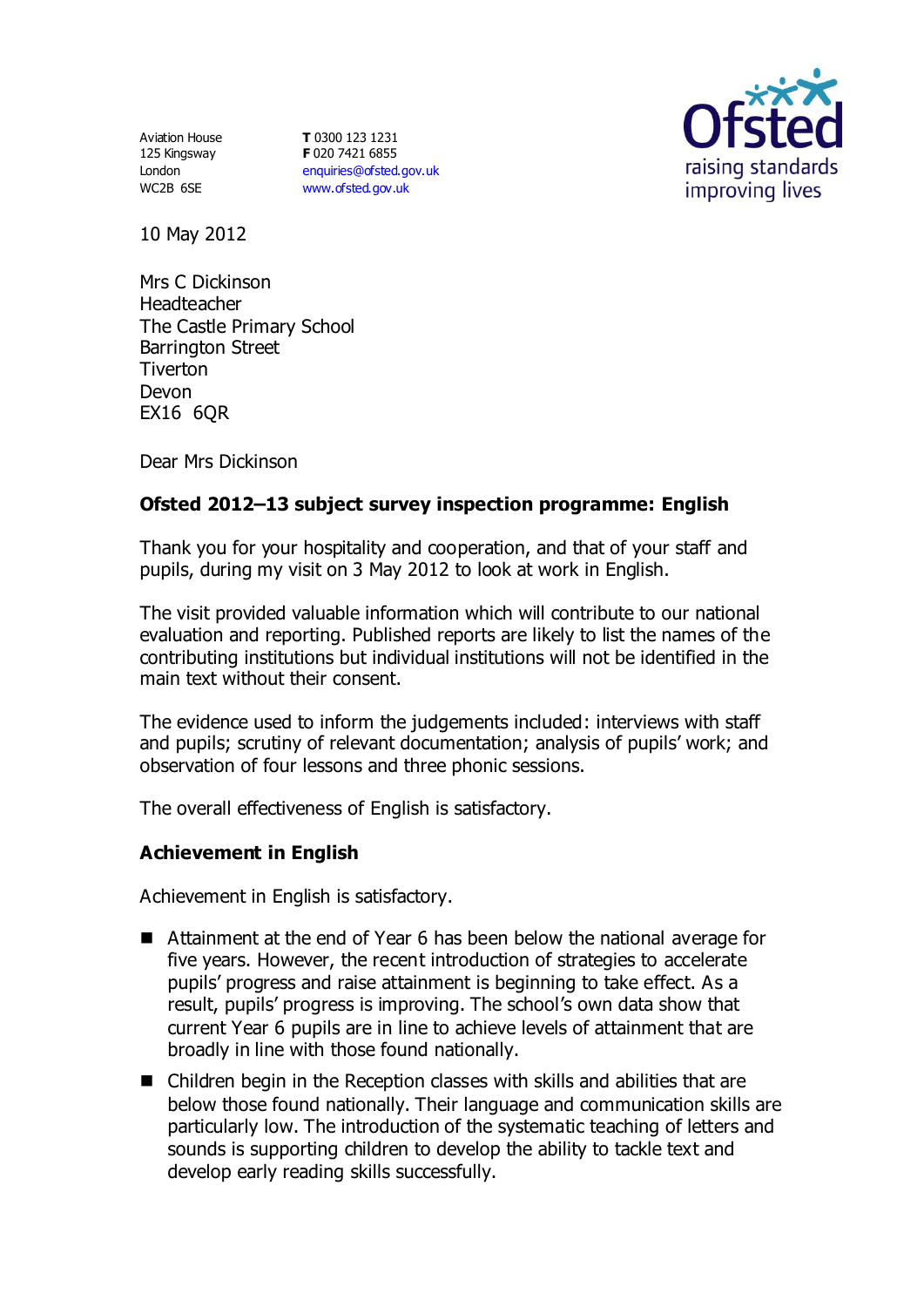- Pupils enjoy learning because teachers make lessons interesting and meaningful, with good use of relevant texts and visits to stimulate learning.
- A wide range of intervention strategies and support for underachieving pupils and those with special educational needs and/or disabilities enables these pupils to make similar progress to their peers.

### **Quality of teaching in English**

The quality of teaching in English is satisfactory.

- The teaching observed ranged from satisfactory to good. No inadequate teaching was seen. However, teaching is not consistent enough to enable all pupils to make good progress. In addition, more able pupils are not always provided with sufficient challenge or enough opportunities to develop their independence.
- The recent professional development provided for teachers is supporting effective strategies to assess pupils' writing. Weaknesses are identified through writing assessments and suitable targets are set to enable pupils to know more clearly what they need to do to improve. However, inconsistencies remain in the implementation and monitoring of targets across the school.
- Teachers use paired talk well to enable pupils to rehearse their thinking. Role play and drama are also used to good effect, supporting pupils' engagement in learning.

### **Quality of the curriculum in English**

The quality of the curriculum in English is satisfactory.

- The curriculum is suitably broad and balanced with cross-curricular themes planned each half term. This encompasses opportunities for learning through poetry, plays, fiction and non-fiction texts. Year 4 pupils particularly enjoyed the story of 'The three fishing brothers gruff' and enthusiastically joined in role play and drama activities linked to the story.
- There is some variability in the teaching of handwriting and spelling. The recently introduced method of teaching handwriting using a cursive style is having a positive impact on the quality of handwriting for younger pupils. However, pupils have limited opportunities to improve their handwriting and spelling skills.
- A broad range of enrichment activities is provided which includes visits to places of interest and opportunities for outdoor learning such as the Forest School. Provision for pupils with special educational needs and/or disabilities ensures that they have full access to learning. This is particularly the case for the small number of pupils with severe and complex needs.